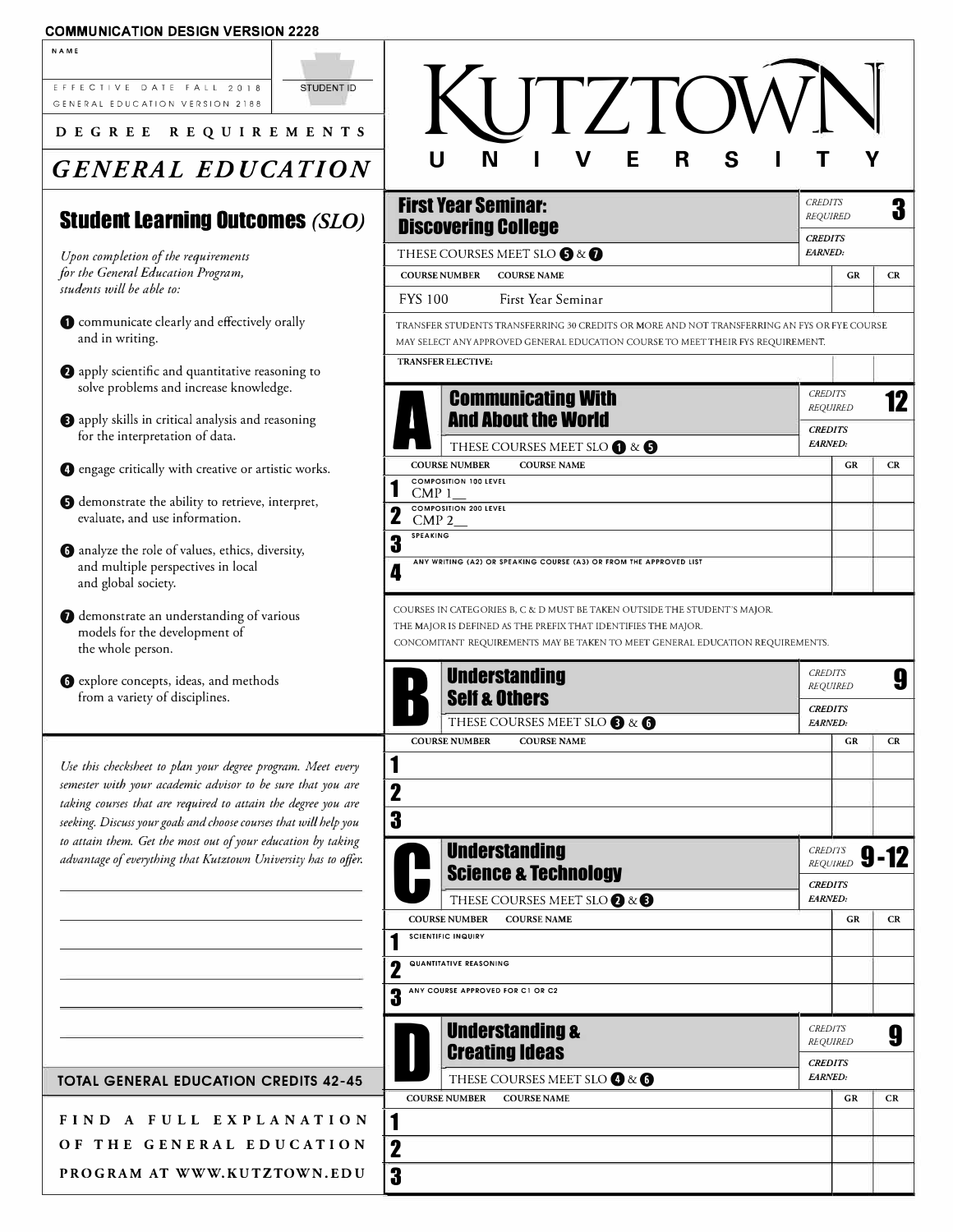#### PROGRAM CODE UVPACOMD E EFFECTIVE DATE FALL 20 2 2 VERSION NUMBER 2 2 2 8

## COLLEGE OF VISUAL AND PERFORMING ARTS

# COMMUNICATION DESIGN

*BACHELOR OF FINE ARTS*

STUDENT: STUDENT ID NUMBER:

| <b>Foundation</b>                                |    |                                  |
|--------------------------------------------------|----|----------------------------------|
| <b>COURSE</b>                                    | CR | <b>GRADE</b>                     |
| FAR 015: DRAWING I                               | 3  |                                  |
| ART 031: 2D DESIGN                               | 3  |                                  |
| FAR 016: DRAWING II                              | 3  |                                  |
| ART 032: 3D DESIGN                               | 3  |                                  |
| CDE 010: DIGITAL FOUNDATION $\approx$            |    | <b>REQUIRED</b><br>GEN ED CAT. D |
| <b>TOTAL CREDITS</b><br>12                       |    |                                  |
| <b>Program</b>                                   |    |                                  |
| <b>COURSE</b>                                    | CR | <b>GRADE</b>                     |
| CDE 106: INTRO TO MOTION GRAPHICS ≈              | 2  |                                  |
| CDE 130: TYPOGRAPHY ≈                            | 3  |                                  |
| CDE 151: INTRO TO ILLUSTRATION ≈                 | 3  |                                  |
| CDE 140: INTRO TO INTERACTIVE DESIGN ≈           | 3  |                                  |
| CDE 141: INTRO TO DESIGN $\approx$               | 3  |                                  |
| CDE 252: DIGITAL ILLUSTRATION $\approx$          | 3  |                                  |
| DIRECTED ART ELECTIVE: CHOOSE FROM COURSE LIST** | 3  |                                  |
| CDE 220: PRINT MEDIA PRODUCTION ≈                | 2  |                                  |
| CDE 238: GRAPHIC DESIGN ≈                        | 3  |                                  |
| CDE 241: ADVERTISING DESIGN ≈                    | 3  |                                  |
| CDE 276: INTERACTIVE DESIGN ≈                    | 3  |                                  |
| CDE 231: ADVANCED TYPOGRAPHY ≈                   | 3  |                                  |
| CDE 243: ADVANCED ADVERTISING DESIGN ≈           | 2  |                                  |
| CDE 278: ADVANCED INTERACTIVE DESIGN ≈           | 2  |                                  |
| CDE 280: INTEGRATED BRANDING ≈                   | 2  |                                  |
| CDE 374: PORTFOLIO SEMINAR                       | 2  |                                  |
| CDE 398: PROFESSIONAL PRACTICES                  | 2  |                                  |
| <b>CDE 399: SENIOR EXHIBITION</b>                | 0  |                                  |
| <b>TOTAL CREDITS</b><br>44                       |    |                                  |

| <b>Seminar Courses</b> SELECT 5 CD SEMINAR COURSES. UP TO 1 GENERAL ART<br>ELECTIVE* MAY BE USED FOR A TOTAL OF UP TO 3 CREDITS OF THE 10 CREDITS<br>REQUIRED. (SEE CATALOG FOR COMPLETE COURSE NAMES AND DESCRIPTIONS.) |           |              |
|--------------------------------------------------------------------------------------------------------------------------------------------------------------------------------------------------------------------------|-----------|--------------|
| <b>COURSE</b>                                                                                                                                                                                                            | <b>CR</b> | <b>GRADE</b> |
|                                                                                                                                                                                                                          |           |              |
|                                                                                                                                                                                                                          |           |              |
|                                                                                                                                                                                                                          |           |              |
|                                                                                                                                                                                                                          |           |              |
|                                                                                                                                                                                                                          |           |              |
|                                                                                                                                                                                                                          |           |              |

### **TOTAL CREDITS 10**

| <b>Internship OR Art Electives</b> INTERNSHIPS REQUIRE 3.0 GPA IN THE<br>MAJOR, GENERAL ART ELECTIVES* MAY BE TAKEN IN PLACE OF INTERNSHIP |   |           |                                       |
|--------------------------------------------------------------------------------------------------------------------------------------------|---|-----------|---------------------------------------|
| <b>COURSE</b>                                                                                                                              |   | <b>CR</b> | <b>GRADE</b>                          |
|                                                                                                                                            |   |           |                                       |
|                                                                                                                                            |   |           |                                       |
|                                                                                                                                            |   |           |                                       |
| <b>TOTAL CREDITS</b>                                                                                                                       | 6 |           |                                       |
| <b>Design/Art History</b>                                                                                                                  |   |           |                                       |
| <b>COURSE</b>                                                                                                                              |   | <b>CR</b> | <b>GRADE</b>                          |
| CDE 160: HISTORICAL SURVEY OF GRAPHIC DESIGN A                                                                                             |   |           |                                       |
| CDE 161: HISTORICAL SURVEY OF GRAPHIC DESIGN B                                                                                             |   |           |                                       |
| ANY CATEGORY B or D APPROVED ARH COURSE                                                                                                    |   |           | <b>REQUIRED</b><br>GEN ED CAT. B or D |
| ANY CATEGORY B or D APPROVED ARH COURSE                                                                                                    |   |           | <b>REQUIRED</b><br>GEN ED CAT. B or D |
| <b>TOTAL CREDITS</b>                                                                                                                       | 6 |           |                                       |

\* GENERAL ART ELECTIVES MAY BE APD, ART, ASE, CDE, CSC, CFT, CTM, FAR, FAS, MKT, BUS, SMS ≈ STUDENTS MUST EARN A GRADE OF C OR BETTER IN ANY COURSE PREFIX OF CDE THAT SERVES AS A PREREQUISITE FOR CD COURSES.

*Admission to Communication Design: A portfolio review is required for entrance into the Communication Design Program from High School. Transfer students are required to submit a portfolio of work for entry into the Communication Design Program. Please contact the Admissions Office. Internal Transfer students are required to present a portfolio and recommendation letters. Please speak to the department secretary for instructions.*

|                                 | <b>GRADUATION REQUIREMENTS</b>   |                 |  |                                       |                 |  |
|---------------------------------|----------------------------------|-----------------|--|---------------------------------------|-----------------|--|
|                                 |                                  | <b>REQUIRED</b> |  |                                       | <b>REQUIRED</b> |  |
|                                 | <b>GENERAL EDUCATION CREDITS</b> | 42              |  | SENIOR EXHIBITION                     | <b>PASS</b>     |  |
|                                 | PROGRAM CREDITS                  | 78              |  | <b>OPA</b>                            | 2.0             |  |
| E.<br>R S<br>$\mathbf{v}$<br>N. | <b>TOTAL CREDITS</b>             | 120             |  | ART HISTORY CREDITS                   | 6               |  |
|                                 |                                  |                 |  | <b>GRAPHIC DESIGN HISTORY CREDITS</b> | 6               |  |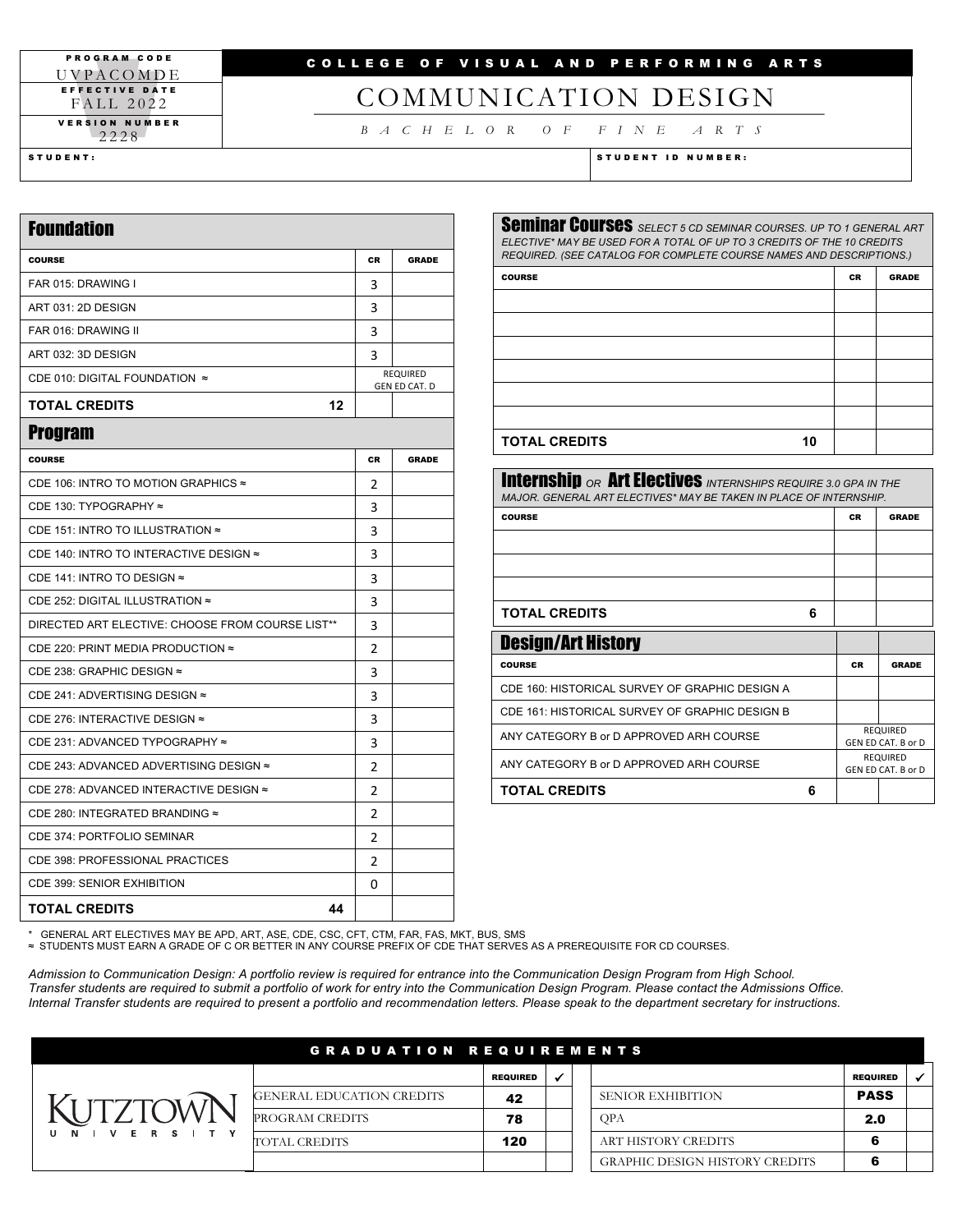| **DIRECTED ART ELECTIVE LIST                    |                |              |
|-------------------------------------------------|----------------|--------------|
| <b>COURSE</b>                                   | <b>CR</b>      | <b>GRADE</b> |
| APD 141: INTRO TO VISUAL STORYTELLING           | 3              |              |
| APD 231: INTRO TO 2D ANIMATION                  | 3              |              |
| APD 171: INTRO TO 3D MODELING AND RENDERING     | 3              |              |
| APD 240: INTRO TO 3D ANIMATION                  | 3              |              |
| APD 148: GAME DESIGN AND PROTOTYPING            | 3              |              |
| <b>FAR 111: INTRO TO PAINTING</b>               | 3              |              |
| FAR 141: INTRO TO PRINTMAKING                   | 3              |              |
| FAR 151: INTRO TO LIFE DRAWING                  | 3              |              |
| FAR 161: INTRO TO PHOTO DARKROOM                | 3              |              |
| FAR 162: INTRO TO PHOTO DIGITAL                 | 3              |              |
| FAR 182: INTRO TO TIME-BASED MEDIA              | 3              |              |
| FAS 230: WORKS ON PAPER                         | 3              |              |
| <b>FAS 320: DRAWING STUDIO</b>                  | $\mathfrak{D}$ |              |
| CTM 50: AUDIO PRODUCTION                        | 3              |              |
| CTM 140: LIGHTING                               | 3              |              |
| CTM 160: CINEMATOGRAPHY                         | 3              |              |
| CTM 180: POST-PRODUCTION                        | 3              |              |
| OTHER ART ELECTIVE UPON APPROVAL OF DEPT. CHAIR | 3              |              |